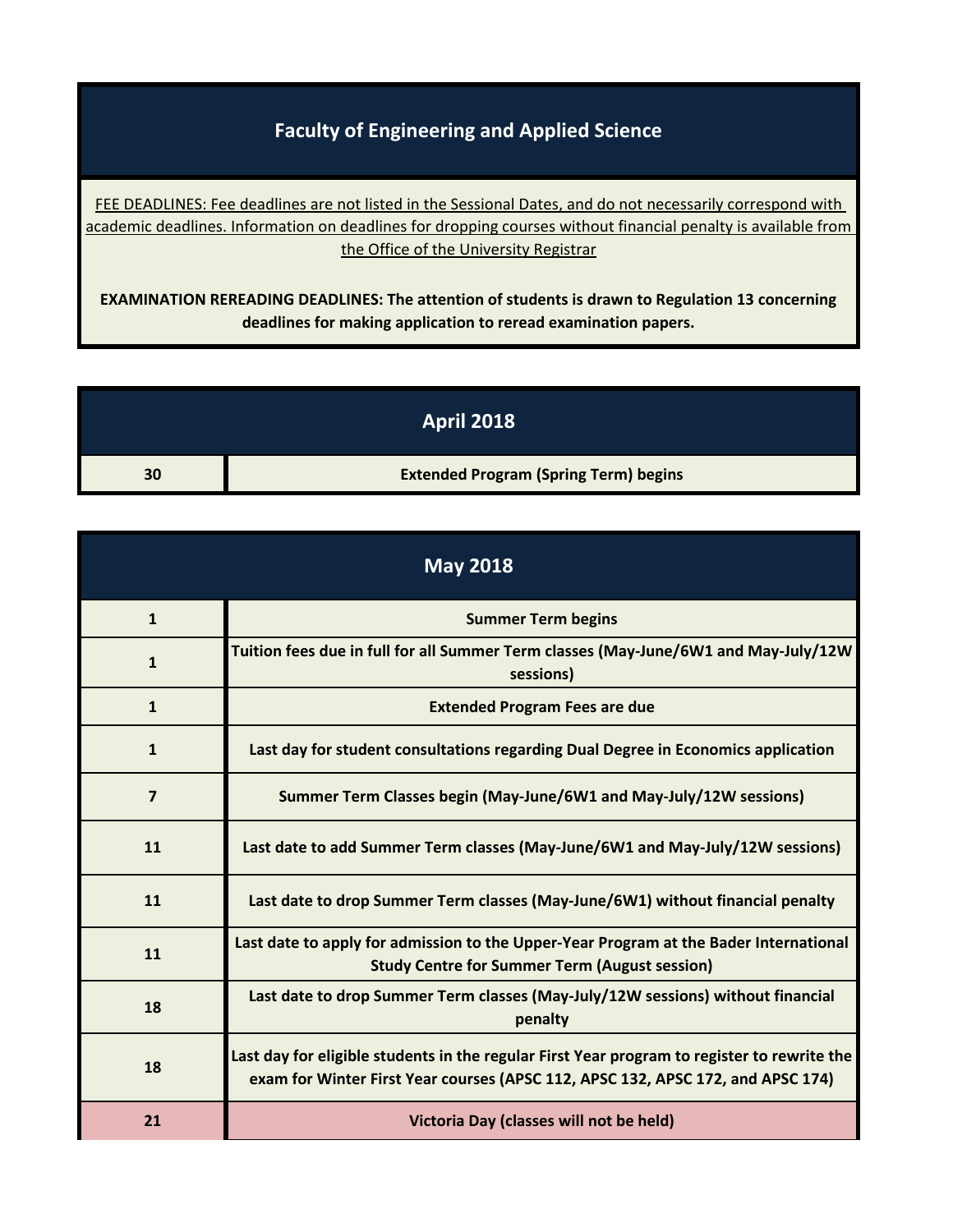| 25 | Last day to pay administrative fee for rewrite exams in Winter Term courses of the First |
|----|------------------------------------------------------------------------------------------|
|    | Year program that are written in a location other than Kingston                          |

| <b>June 2018</b>        |                                                                                                                                                               |  |  |
|-------------------------|---------------------------------------------------------------------------------------------------------------------------------------------------------------|--|--|
|                         | NOTE: Spring 2018 Convocation: Dates will be determined in November 2017. Please refer to<br>http://www.queensu.ca/registrar/convocation to view these dates. |  |  |
| $\mathbf{1}$            | Last day to apply for Dual Degree Program for the next Fall-Winter session                                                                                    |  |  |
| $\mathbf{1}$            | Last date to drop Summer Term classes (May-June/6W1 Session) without academic<br>penalty                                                                      |  |  |
| $\mathbf{1}$            | Last day to withdraw from rewrite exams for Winter Term First Year courses                                                                                    |  |  |
| $\overline{\mathbf{z}}$ | Last date to apply for accommodation for an official examination conflict for the June,<br><b>July and August examination sessions</b>                        |  |  |
| 8                       | <b>Extended Program classes end</b>                                                                                                                           |  |  |
| $11 - 15$               | <b>Extended Program Winter Term course examinations</b>                                                                                                       |  |  |
| 15                      | Last day to apply for supplemental examination privileges                                                                                                     |  |  |
| 18                      | Summer Term classes (May-June/6W1 session) end                                                                                                                |  |  |
| $21 - 22$               | Summer Term examinations in May - June/6W1 session classes (TENTATIVE)                                                                                        |  |  |
| 28                      | Last date to drop Summer Term classes (May-July.12W session) without academic<br>penalty                                                                      |  |  |

| <b>July 2018</b>        |                                                                                                 |
|-------------------------|-------------------------------------------------------------------------------------------------|
|                         | Tuition fees due in full for Summer Term classes (July - August session)                        |
|                         | Canada Day observed (University closed. Classes will not be held)                               |
| $\overline{\mathbf{3}}$ | Summer Term classes (July - August/6W2 session) begin                                           |
| 9                       | Last date to add Summer Term classes (July - August/6W2 session)                                |
| 10                      | Last date to drop Summer Term classes (July - August /6W2 session) without financial<br>penalty |
| $9 - 27$                | <b>Summer Term class selection period (TENTATIVE)</b>                                           |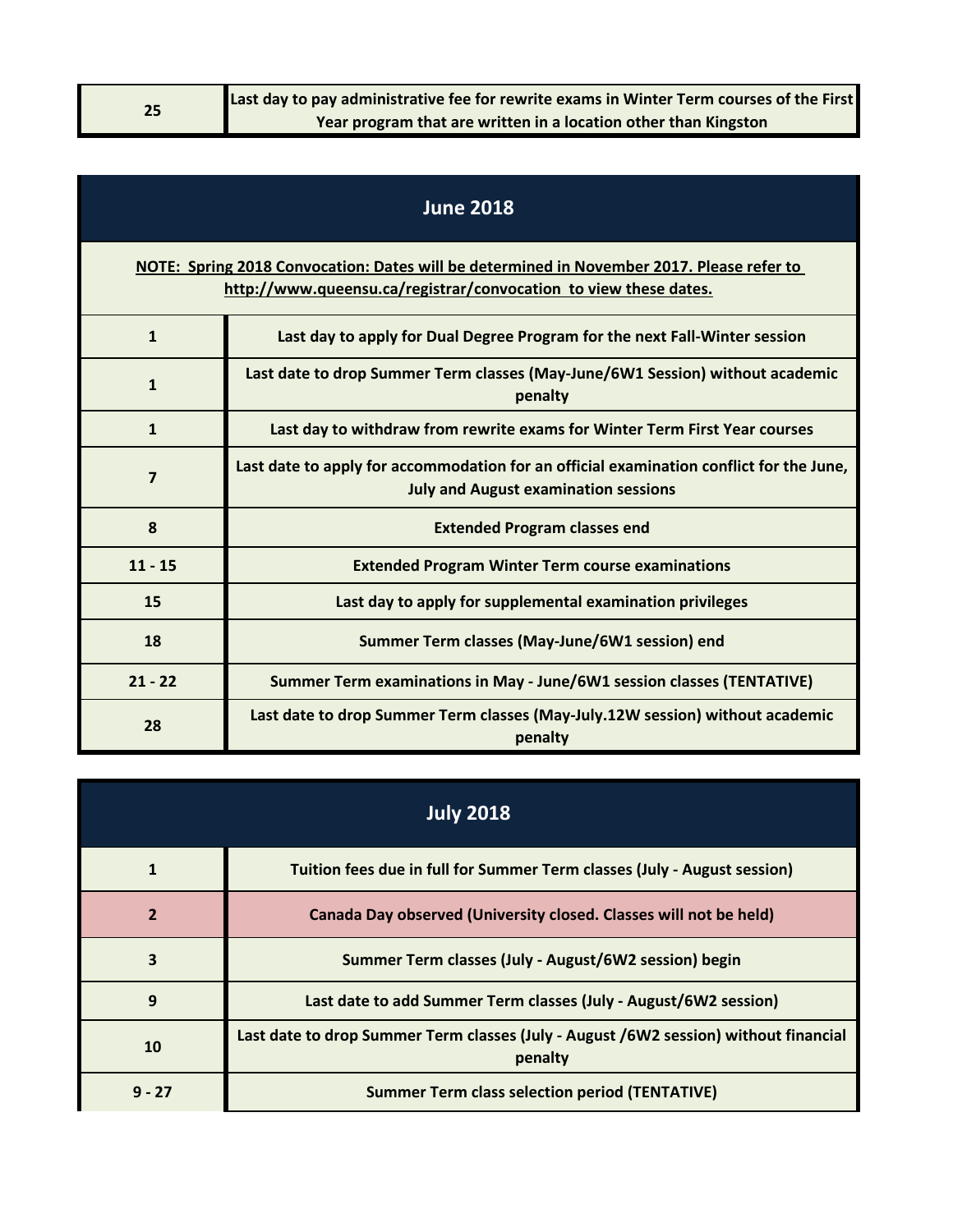| 15 | First day to apply to graduate for Fall 2018 Convocation (TENTATIVE)                                                  |
|----|-----------------------------------------------------------------------------------------------------------------------|
| 27 | Summer Term classes (May - July / 12W session) end                                                                    |
| 30 | Last date to drop Summer Term classes (July - August / 6W2 session) without academic<br>penalty                       |
| 31 | Summer Term examinations in May-July / 12W Session classes begin (TENTATIVE)                                          |
| 31 | Last day to apply for admission to upper-year courses at the Bader International Study<br><b>Centre for Fall Term</b> |

| August 2018             |                                                                                                       |
|-------------------------|-------------------------------------------------------------------------------------------------------|
| $\overline{\mathbf{3}}$ | Summer Term examinations in May-July / 12W Session classes end (TENTATIVE)                            |
| $6\phantom{1}6$         | Civic Holiday (University closed. Classes will not be held)                                           |
| 13                      | Summer Term classes (July - August / 6W2 session) end                                                 |
| $15 - 16$               | Summer Term examinations in July-August / 6W2 Session classes (TENTATIVE)                             |
| 17                      | Last day to cancel application for supplemental examinations without academic or<br>financial penalty |
| 21                      | Time period to add and drop classes in SOLUS begins (Open Enrolment)                                  |
| 31                      | <b>Summer Term ends</b>                                                                               |

| September 2018 |                                                          |
|----------------|----------------------------------------------------------|
| 1              | <b>Fall Term begins</b>                                  |
|                | <b>Tuition fees due in full for Fall Term</b>            |
|                | <b>Orientation Week begins (Arrival day)</b>             |
|                | <b>Welcoming Ceremony for new students</b>               |
| 3              | Labour Day (University closed. Classes will not be held) |
| $4 - 5$        | <b>Supplemental examinations</b>                         |
| 6              | <b>Fall Term classes begin</b>                           |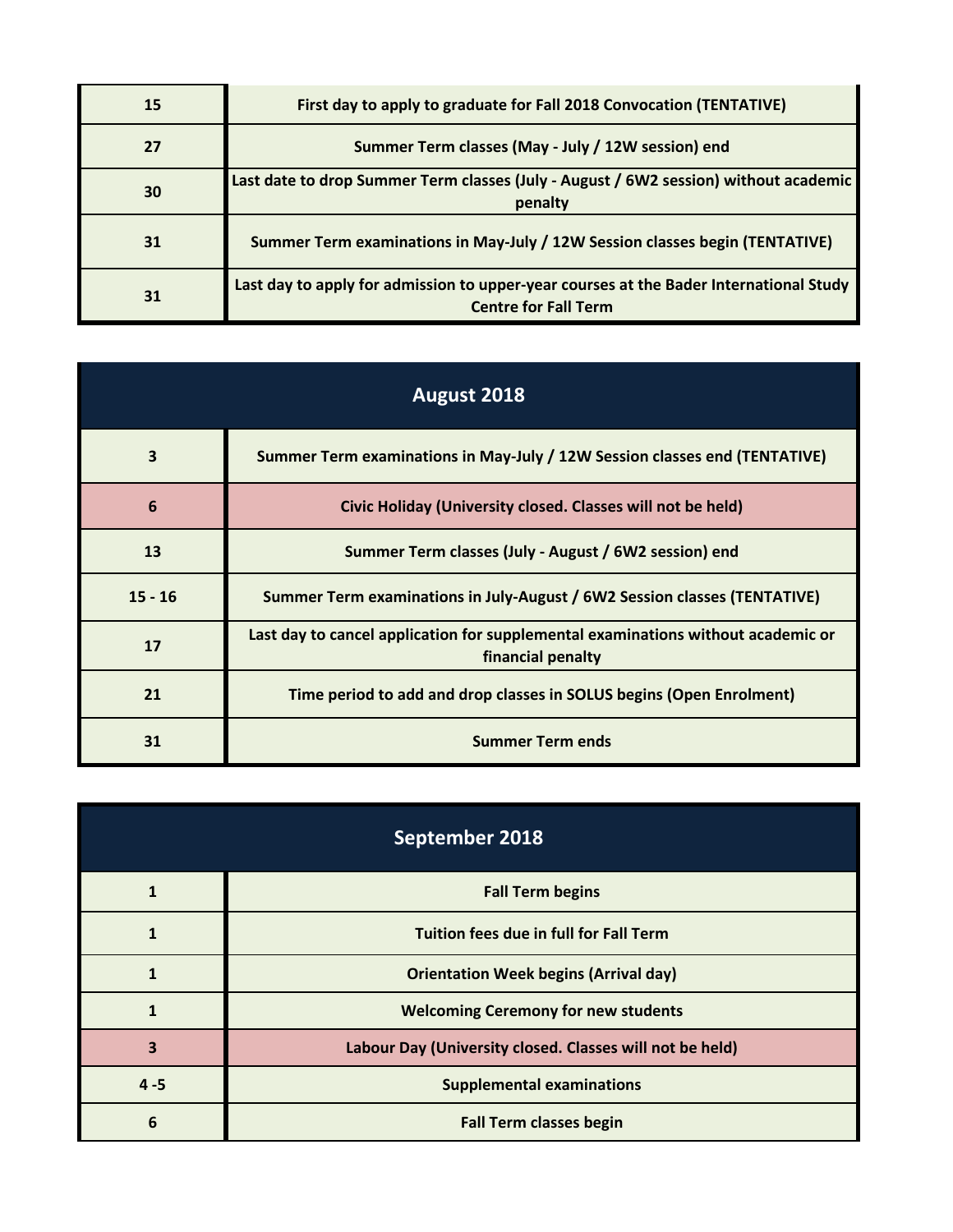| 8  | <b>Supplemental examinations</b>                                                                                                                                                                                                                                                                      |
|----|-------------------------------------------------------------------------------------------------------------------------------------------------------------------------------------------------------------------------------------------------------------------------------------------------------|
| 14 | Last date to apply for an academic plan change from one plan in Engineering to another<br>plan in Engineering for the Fall term                                                                                                                                                                       |
| 19 | Last date to:<br>Drop Fall Term and fall-Winter session course without financial penalty<br>Register without extra fee. After this date, students must appeal in writing to the<br>Operations Committee for permission to register late<br>* Add a Fall term course or a Fall-Winter sessional course |
| 30 | Last date to apply to graduate for Fall 2018 Convocation (TENTATIVE)                                                                                                                                                                                                                                  |
| 30 | Deadline for payment of residence, UHIP and Student Activity Fees                                                                                                                                                                                                                                     |

| October 2018 |                                                                |
|--------------|----------------------------------------------------------------|
| 8            | Thanksgiving Day (University closed. Classes will not be held) |
| <b>16</b>    | <b>University Day</b>                                          |
| $25 - 26$    | <b>Fall Term Break</b>                                         |

| November 2018                                                                                                                                          |                                                                                                                         |
|--------------------------------------------------------------------------------------------------------------------------------------------------------|-------------------------------------------------------------------------------------------------------------------------|
| NOTE: Fall 2018 Convocation: Dates will be determined in May 2018. Please refer to<br>http://www.queensu.ca/registrar/convocation to view these dates. |                                                                                                                         |
| $\overline{2}$                                                                                                                                         | Last day to drop a Fall Term course without academic penalty                                                            |
| 7                                                                                                                                                      | Last date to apply for accommodation for an official examination conflict for the<br>December examination period        |
| 9                                                                                                                                                      | Remembrance Day observed (classes cancelled 10:30 - 11:30 a.m.)                                                         |
| 15                                                                                                                                                     | Last day to apply for admission to upper year courses at the Bader International Study<br><b>Centre for Winter Term</b> |
| 30                                                                                                                                                     | <b>Fall Term classes end</b>                                                                                            |

**December 2018**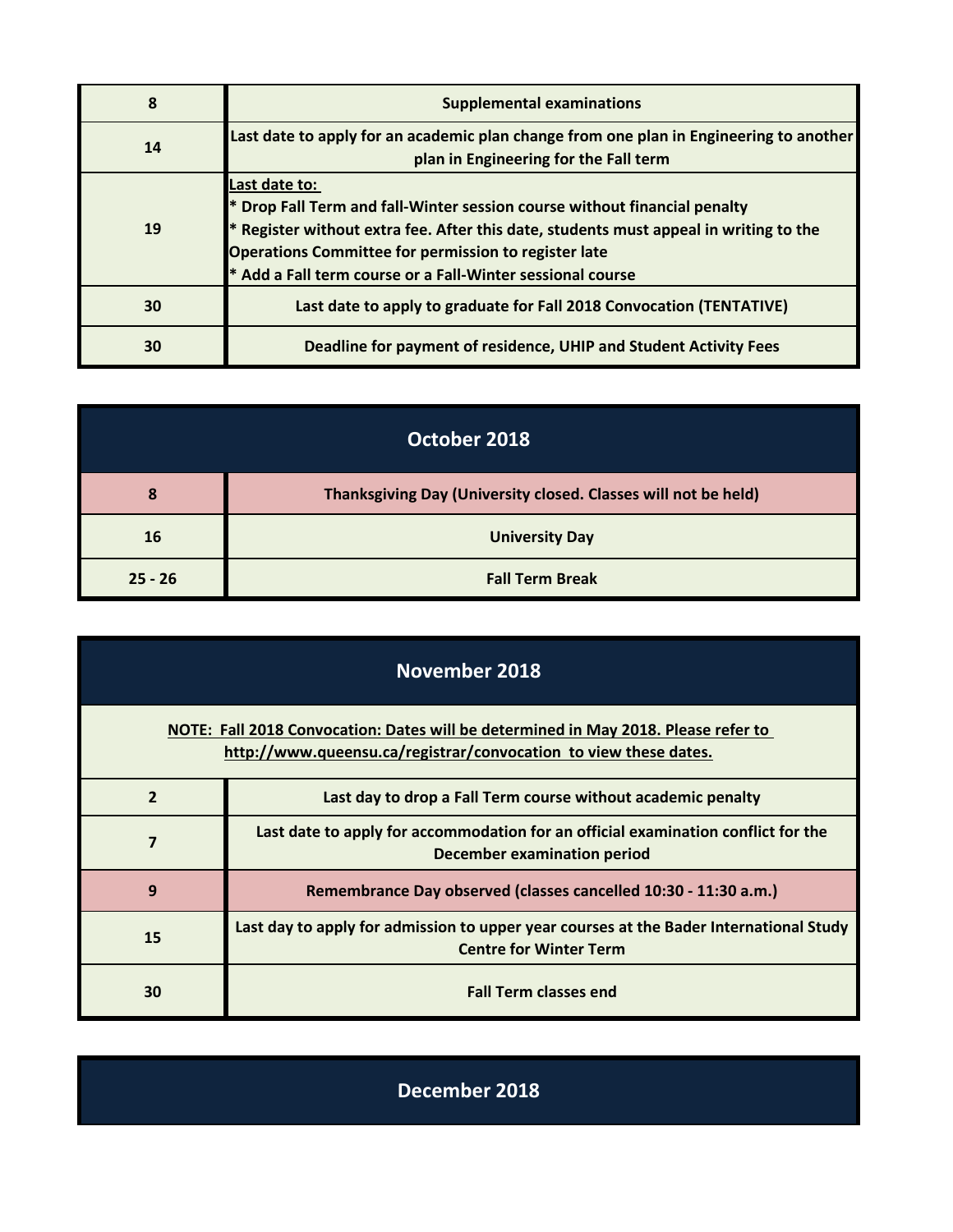|          | First date to Apply to Graduate in Spring 2019 (TENTATIVE)                                                          |
|----------|---------------------------------------------------------------------------------------------------------------------|
|          | Last day to apply for admission to Dual Degree in Arts and Science for the next Winter<br><b>Term</b>               |
| $1 - 4$  | Fall Term pre-examination study period                                                                              |
| 6        | <b>Commemoration Day (All academic activity with the exception of clinical and field work</b><br>will be cancelled) |
| $5 - 20$ | <b>Fal Term examination period</b>                                                                                  |
| 31       | <b>Fall Term ends</b>                                                                                               |

| <b>January 2019</b> |                                                                                                                                                                                                                                                                                                                                                                                                    |
|---------------------|----------------------------------------------------------------------------------------------------------------------------------------------------------------------------------------------------------------------------------------------------------------------------------------------------------------------------------------------------------------------------------------------------|
| $\mathbf{1}$        | New Year's Day (University closed. Classes will not be held)                                                                                                                                                                                                                                                                                                                                       |
| $\mathbf{1}$        | <b>Winter Term begins</b>                                                                                                                                                                                                                                                                                                                                                                          |
| $\overline{7}$      | <b>Winter Term classes begin</b>                                                                                                                                                                                                                                                                                                                                                                   |
| 10                  | <b>Tuition Fees due in full for Winter Term</b>                                                                                                                                                                                                                                                                                                                                                    |
| 11                  | Last date to apply for an academic plan change from one plan in Engineering to another<br>plan in Engineering for the Winter term                                                                                                                                                                                                                                                                  |
| 14                  | Extended Program classes begin for APSC 111, APSC 131, and APSC 171                                                                                                                                                                                                                                                                                                                                |
| 14                  | Last day to apply to rewrite a First Year Fall course examination (APSC 111, APSC 131,<br>and APSC 171) which take place in February Reading Week                                                                                                                                                                                                                                                  |
| 18                  | Last Date to:<br>* Drop a Winter Term course without financial penalty<br>* Add a Winter Term course or to change an academic plan (Students unable to register<br>for the Winter Term or apply to change an academic plan by this date must appeal in<br>writing to the Operations Committee and pay a Registration Administration Fee)<br>* Withdraw from degree program without failure of year |
| 18                  | Last day to cancel an application to rewrite a First Year Fall course examination without<br>academic penalty                                                                                                                                                                                                                                                                                      |
| 18                  | Last day to add a Fall Extended Program course                                                                                                                                                                                                                                                                                                                                                     |
| 22                  | <b>Academic Plan (Discipline) Orientation for First Year Students begins</b>                                                                                                                                                                                                                                                                                                                       |
| 25                  | Last day to drop a Fall Extended Program course                                                                                                                                                                                                                                                                                                                                                    |
| 31                  | Last day to apply for the exchange program for 2019-2020 (tentative)                                                                                                                                                                                                                                                                                                                               |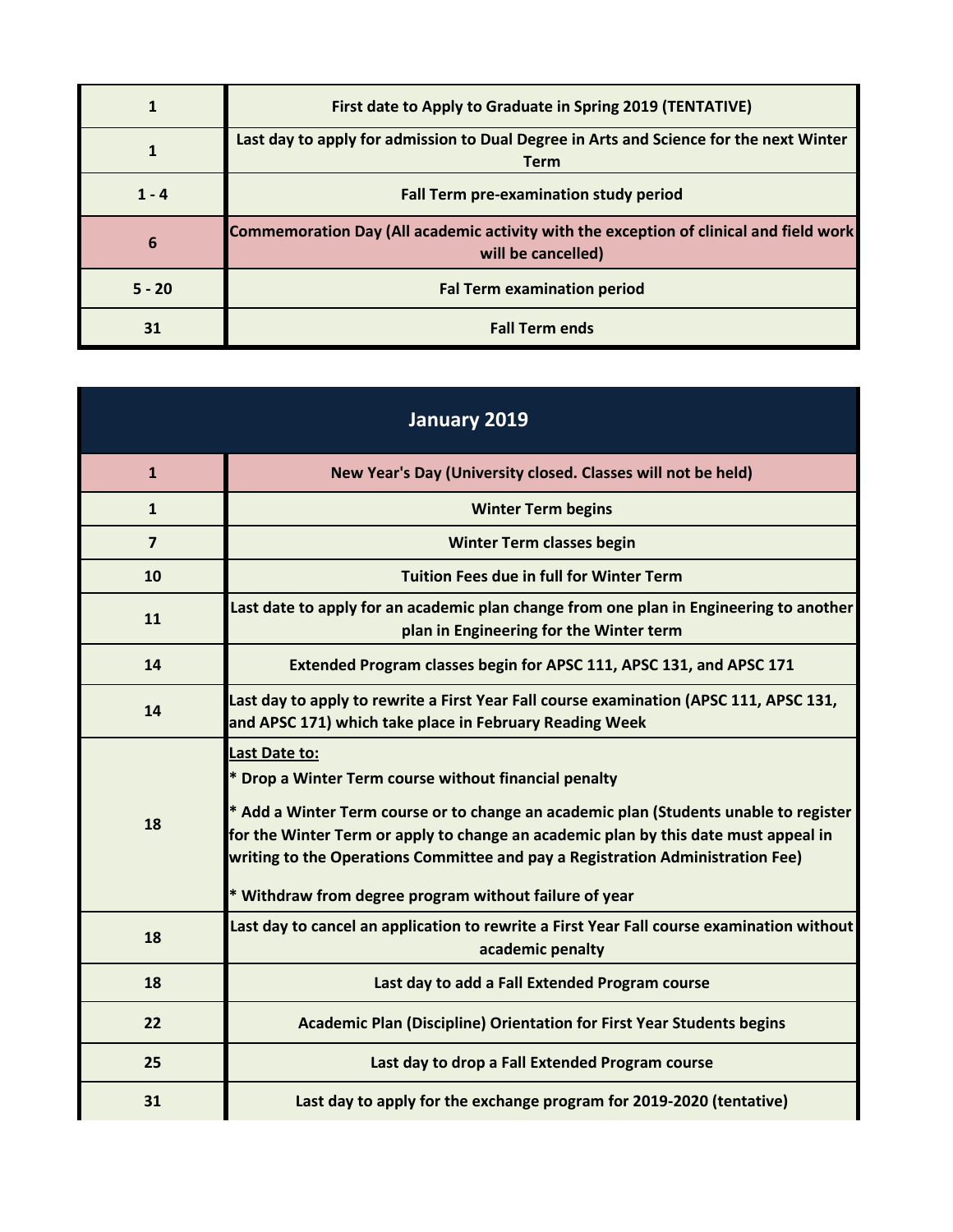| <b>February 2019</b> |                                                                                   |
|----------------------|-----------------------------------------------------------------------------------|
| <b>TBA</b>           | Last date to Apply to Graduate in Spring 2019                                     |
| $\overline{a}$       | <b>Registration for Summer Term classes begins</b>                                |
| $\boldsymbol{4}$     | Academic Plan Selection for First Year Students begins on SOLUS (tentative)       |
| 18                   | Family Day (University closed. classes will not be held)                          |
| $19 - 22$            | <b>Extended Program Fall course examinations</b>                                  |
| $19 - 22$            | Mid-term reading week (Classes will not be held)                                  |
| 25                   | Extended Program Classes begin for APSC 112, APSC 132, and APSC 172, and ASPC 174 |
| <b>TBA</b>           | Academic Plan Selection for First Year Students ends on SOLUS                     |

| <b>March 2019</b> |                                                                                                                                   |
|-------------------|-----------------------------------------------------------------------------------------------------------------------------------|
|                   | Last day to add/drop APSC 151 and/or APSC 161 rewrite examination in April                                                        |
|                   | Last day to drop a Winter Term course without academic penalty                                                                    |
|                   | Last date to apply for accommodation for an official examination conflict for the April<br>examination period.                    |
| 30                | Last day to apply for admission to upper year courses at the Bader International Study<br><b>Centre for Spring-Summer session</b> |

| <b>April 2019</b> |                                                                                                       |
|-------------------|-------------------------------------------------------------------------------------------------------|
|                   | Last day to apply for admission to Dual Degree in Arts and Science for the next Summer<br><b>Term</b> |
| 5                 | <b>Winter Term classes end</b>                                                                        |
| 5                 | Last day to add a Winter Extended Program course (with permission of the Associate<br>Dean-Academic)  |
| 8                 | Last day to drop a Winter Extended program course                                                     |
| $6 - 10$          | Winter Term pre-examination study period                                                              |
| $11 - 27$         | <b>Winter Term examination period</b>                                                                 |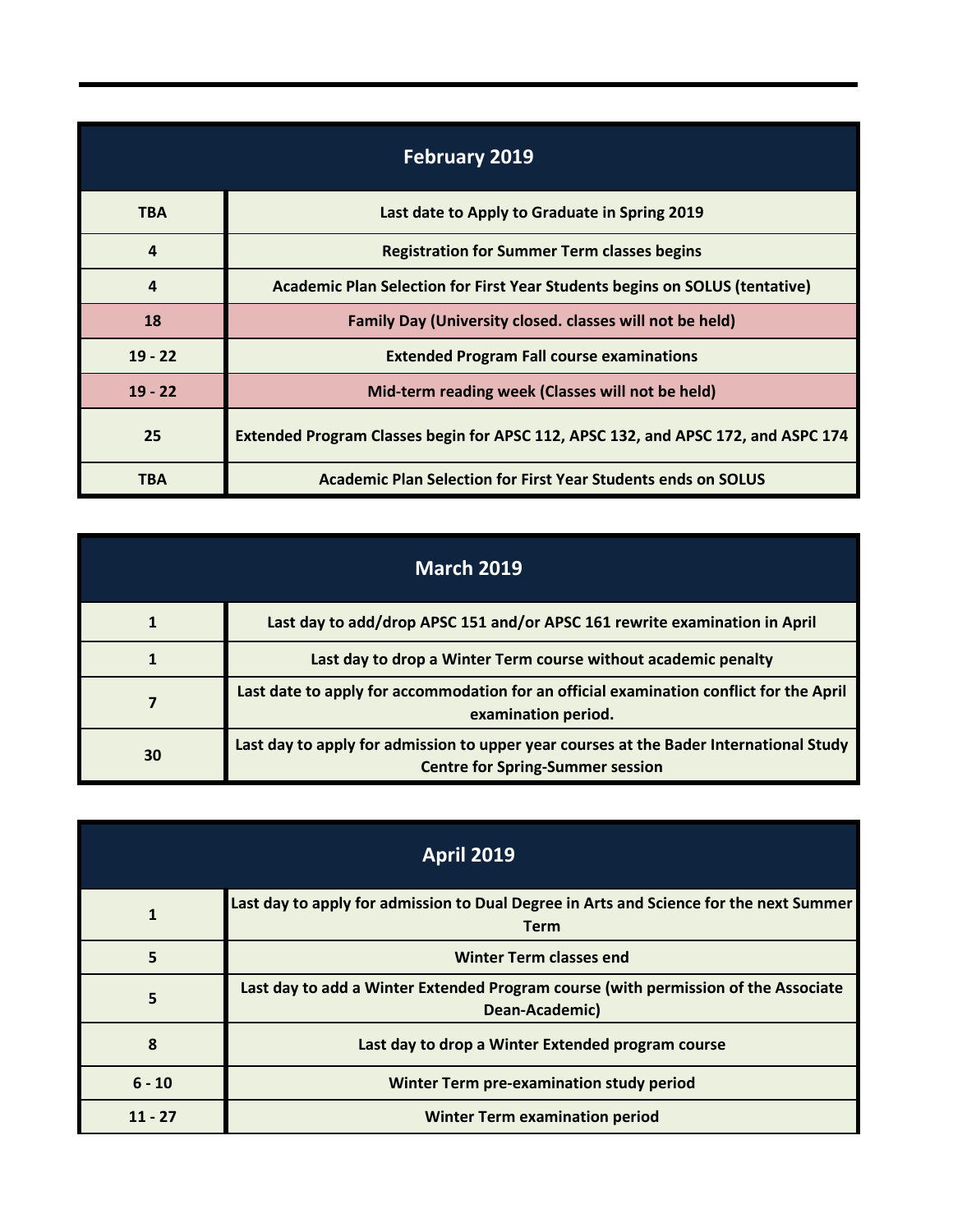| 19 | Good Friday (University closed. Classes will not be held) |
|----|-----------------------------------------------------------|
| 30 | <b>Winter Term ends</b>                                   |

| <b>May 2019</b> |                                                                                                                                                                                |
|-----------------|--------------------------------------------------------------------------------------------------------------------------------------------------------------------------------|
| $\mathbf{1}$    | <b>Summer Term begins</b>                                                                                                                                                      |
| $\mathbf{1}$    | Tuition fees due in full for all Summer Term classes (May-June / 6W1 and May-<br>July/12W sessions)                                                                            |
| $\mathbf{1}$    | <b>Extended Program Fees are due</b>                                                                                                                                           |
| 6               | <b>Extended Program Spring Term begins</b>                                                                                                                                     |
| 6               | Summer Term Classes begin (May-June / 6W1 and May-July/12W sessions)                                                                                                           |
| 10              | Last date to add Summer Term classes (May-June / 6W1 and May-July/12W sessions)                                                                                                |
| 10              | Last date to drop Summer Term classes (May-June / 6W1 session) without financial<br>penalty                                                                                    |
| 17              | Last date to drop Summer Term classes (May-July/12W session) without financial<br>penalty                                                                                      |
| 17              | Last day for eligible students in the regular First Year program to register to rewrite the<br>exam for Winter First Year courses (APSC 112, APSC 132, APSC 172, and APSC 174) |
| 20              | Victoria Day (University closed. Classes will not be held)                                                                                                                     |
| 24              | Last day to pay administrative fee for rewrite exams in Winter Term courses of the First<br>Year program that are written in a location other than Kingston                    |
| 31              | Last date to drop Summer Term classes (May-June / 6W1 session) without academic<br>penalty                                                                                     |
| 31              | Last day to withdraw from rewrite exams for Winter First Year courses                                                                                                          |

| <b>June 2019</b>                                                                                                                                              |
|---------------------------------------------------------------------------------------------------------------------------------------------------------------|
| NOTE: Spring 2019 Convocation: Dates will be determined in November 2018. Please refer to<br>http://www.queensu.ca/registrar/convocation to view these dates. |
| Last day to apply for Dual Degree Program for the next Fall-Winter session                                                                                    |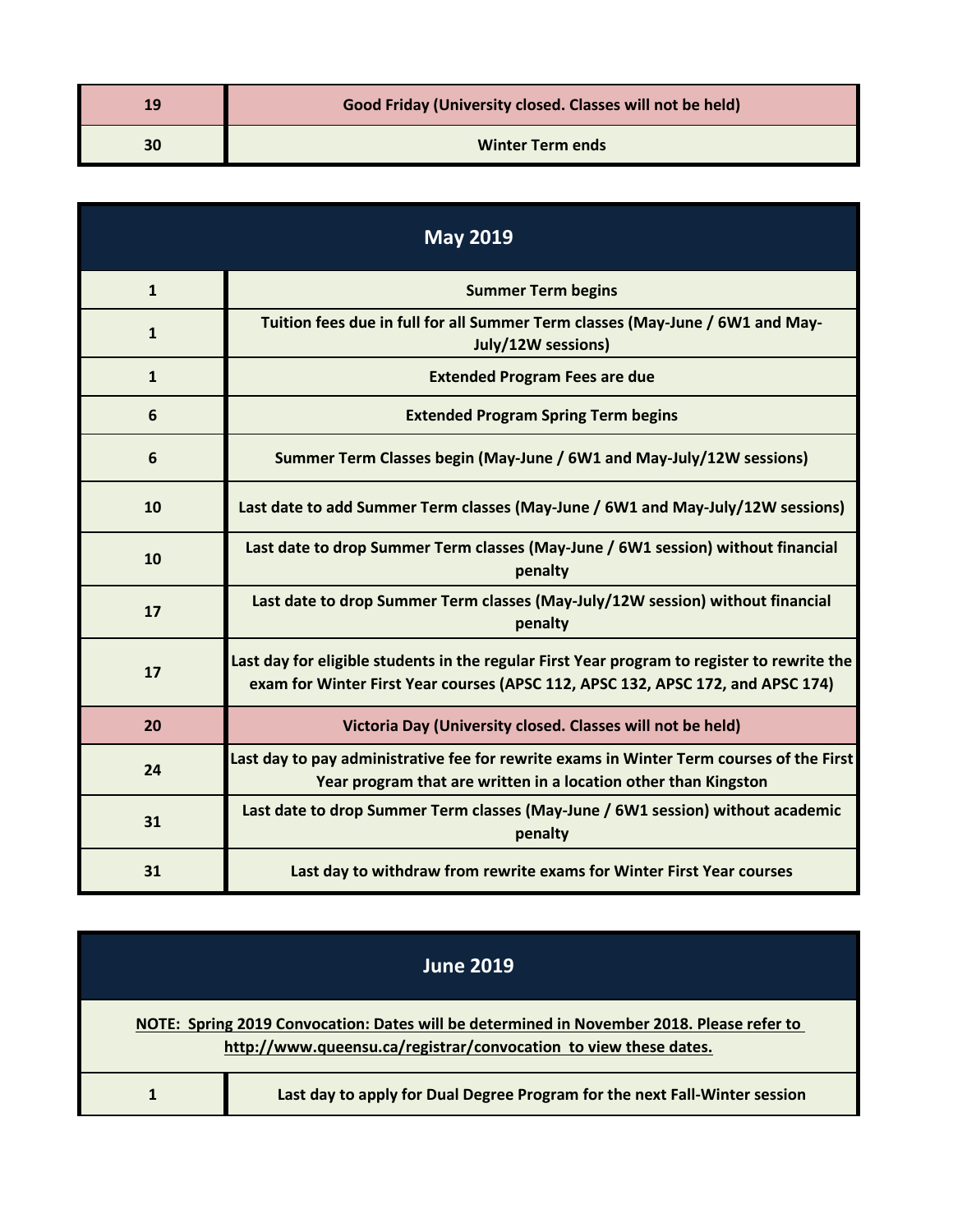| 14        | Last day to apply for supplemental examination privileges                                  |
|-----------|--------------------------------------------------------------------------------------------|
| 14        | <b>Extended Program classes end</b>                                                        |
| $17 - 21$ | <b>Extended Program Winter course examinations</b>                                         |
| 17        | Summer Term classes (May-June / 6W1 session) end                                           |
| $20 - 21$ | Summer Term examinations in May - June / 6W1 session classes (TENTATIVE)                   |
| 28        | Last date to drop Summer Term classes (May-July / 12W session) without academic<br>penalty |

| <b>July 2019</b> |                                                                                                                       |
|------------------|-----------------------------------------------------------------------------------------------------------------------|
| $\mathbf{1}$     | Canada Day (University closed. Classes will not be held)                                                              |
| $\mathbf{1}$     | Tuition fees due in full for Summer Term classes (July-August / 6W2 session)                                          |
| $\overline{2}$   | Summer Term classes (July - August / 6W2 session) begin                                                               |
| 8                | Last date to add Summer Term classes (July - August / 6W2 session)                                                    |
| 8                | Last date to drop Summer Term classes (July - August / 6W2 session) without financial<br>penalty                      |
| 15               | <b>Summer class selection period begins (TENTATIVE)</b>                                                               |
| 15               | First date to apply in SOLUS to graduate in Fall 2019 (TENTATIVE)                                                     |
| 26               | Summer Term classes (May - July session) end                                                                          |
| 29               | Last date to drop Summer Term classes (July - August / 6W2 session) without academic<br>penalty                       |
| 30               | Summer Term examination period for May-July / 12W Session classes begin<br>(TENTATIVE)                                |
| 31               | Last day to apply for admission to upper-year courses at the Bader International Study<br><b>Centre for Fall Term</b> |

| August 2019 |                                                                                   |
|-------------|-----------------------------------------------------------------------------------|
|             | <b>Summer class selection period ends (TENTATIVE)</b>                             |
|             | Summer Term examination period for May-July / 12W Session classes end (TENTATIVE) |